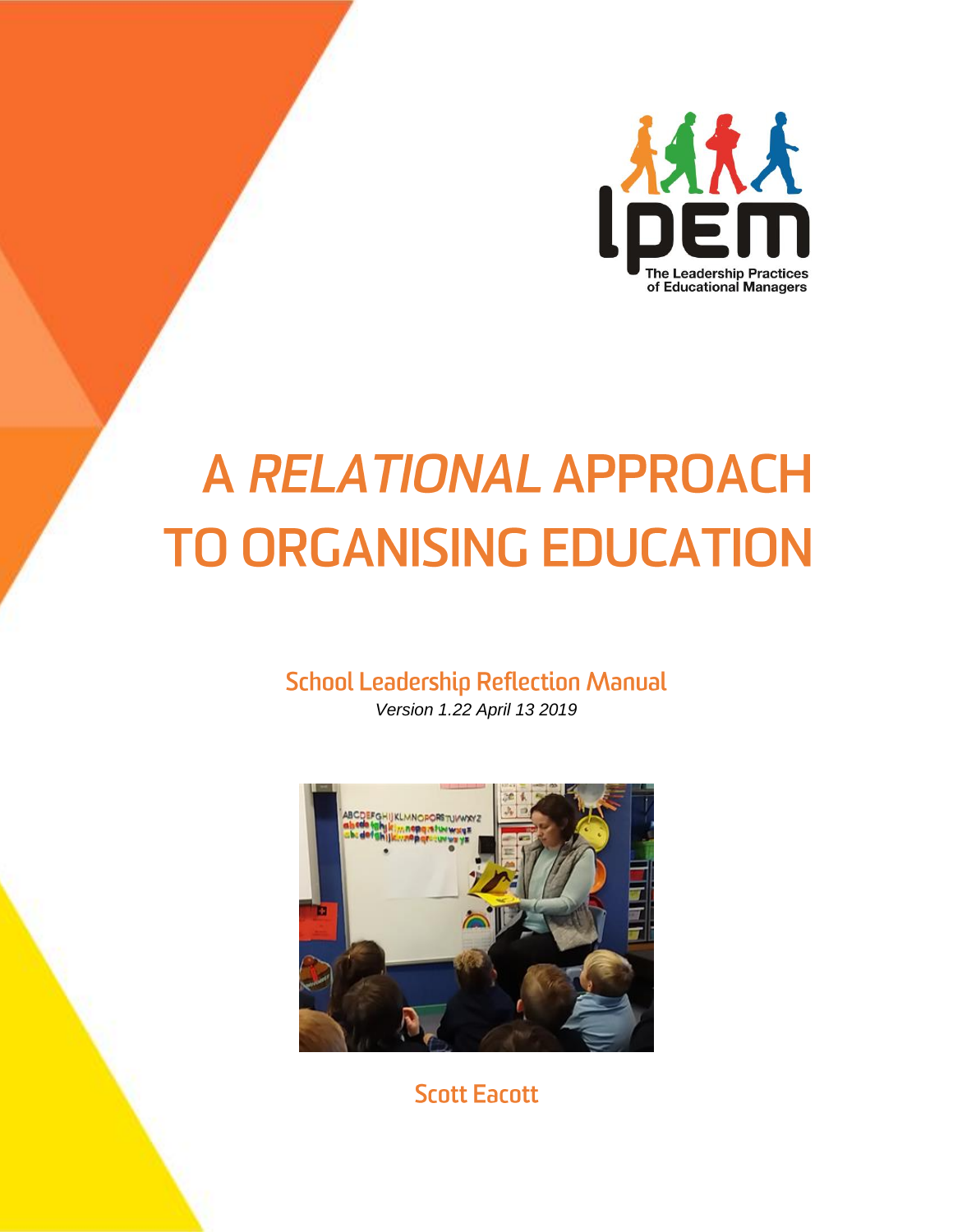

A *relational* approach to organising education: School leadership reflection manual

© A/Prof Scott Eacott School of Education UNSW Sydney Sydney NSW AUSTRALIA 2052 E: [s.eacott@unsw.edu.au](mailto:s.eacott@unsw.edu.au)

- W: [http://scotteacott.com](http://scotteacott.com/)
- T: @ScottEacott

Downloading, copying or printing of material from this document is not permitted without express authorisation from the project leader.

Recommended citation:

Eacott, S. (2019). *A relational approach to organising education: school leadership reflection manual*.<http://scotteacott.com/>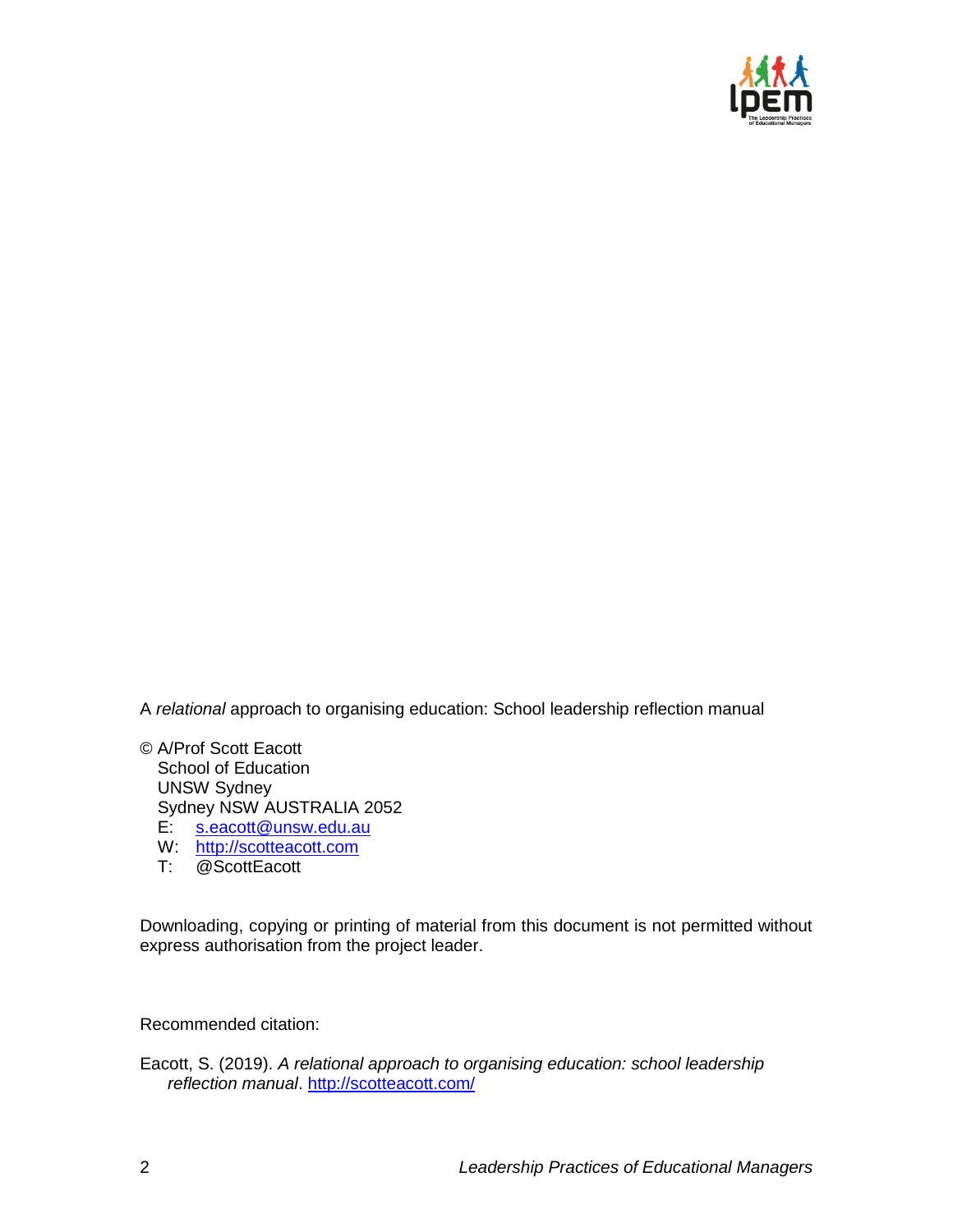

# **CONTENTS**

| <b>Introduction</b>                           |    |
|-----------------------------------------------|----|
| Introduction                                  | 4  |
| Using the guide                               | 4  |
| Structure of the document                     | 5  |
| A relational approach to organising education | 6  |
| <b>Relations</b>                              |    |
| Cultural relations                            | 8  |
| Social relations                              | 10 |
| <b>Political relations</b>                    | 12 |
| <b>Historical relations</b>                   | 14 |
| <b>Future relations</b>                       | 16 |
| Appendix                                      |    |
| Sample reflection sheet template              | 18 |
| Background research                           | 19 |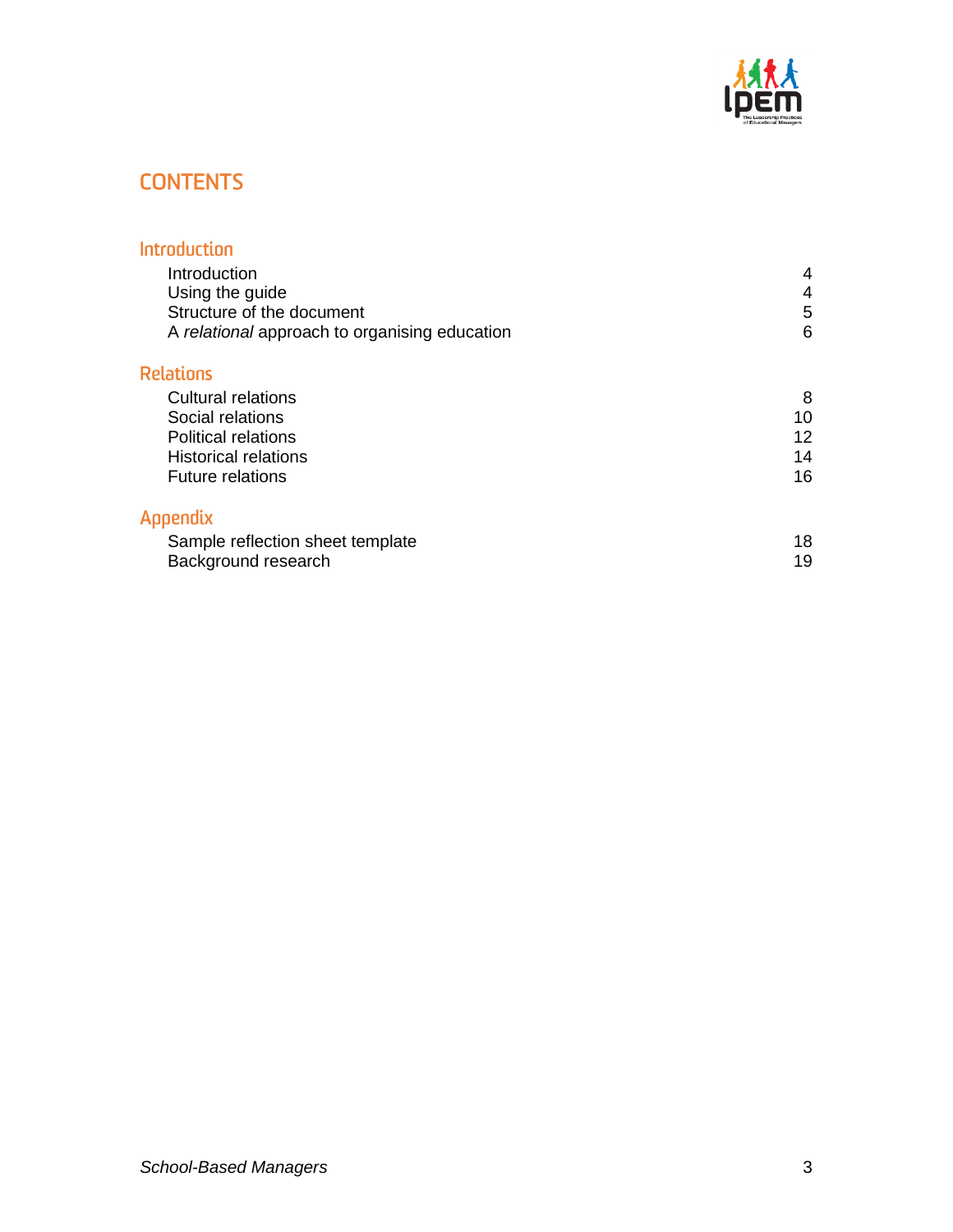

## **INTRODUCTION**

There is a substantial body of literature arguing that school leadership is a relational activity. Rarely however does this literature go beyond telling educators how to go about their work and provide resources for reflection and ongoing professional learning. This guide has been developed to support educators, and particularly school leaders, in the application of the *relational* approach to organising education developed by A/Prof Scott Eacott from UNSW Sydney.

The *relational* approach provides a methodology for thinking differently about the world. In this guide the focus is on how the theoretical insights of the *relational* methodology can be mobilised by educators to lead school reform. It translates the *relational*  methodology and theoretical resources (*organising activity*, *spatio-temporal conditions*, and *auctor*) into a language that can be readily understood and applied by educators without compromising the integrity of the work.

The strength of the *relational* approach is that it synthesises a substantial body of research from multiple disciplines. By not prescribing a single way to do things, the approach is applicable across all types of schools (e.g., primary, secondary, central, special purpose) and all sectors (e.g., public, catholic, independent). In doing so, the approach articulated in this guide is of use to all educators in building a basis for ongoing professional learning.

# **Using the guide**

This guide has been developed to support educators, and in particular school leaders, in reflecting on their practice. It is not intended as an evaluative instrument, rather as a framework for reflection on and refinement of practice that best meets the needs of the school, communities, staff, and most importantly students. To this end, the guide can be used in two main ways.

First, it is intended to guide educators' **reflection** and **analysis**, where educators, individually or in groups, can use the guide to analyse current activities and decision making in order to understand how these might be improved.

Second the document can be used to guide the **planning** and **redesign** of reform initiatives. Again, working together or individually, educators can consider how different relations (cultural, social, political, and temporal) might influence their planning in order to maximise the work of educators.

**It is important to reiterate that the purpose of this guide is to support educators' professional learning and practice. It is not intended as an evaluative instrument, rather as a framework tool for reflection on and refinement of practice that best meets the needs of their school, communities, staff, and most importantly, students. Any use for evaluative purposes has the potential to undermine its value in supporting professional learning and dialogue.**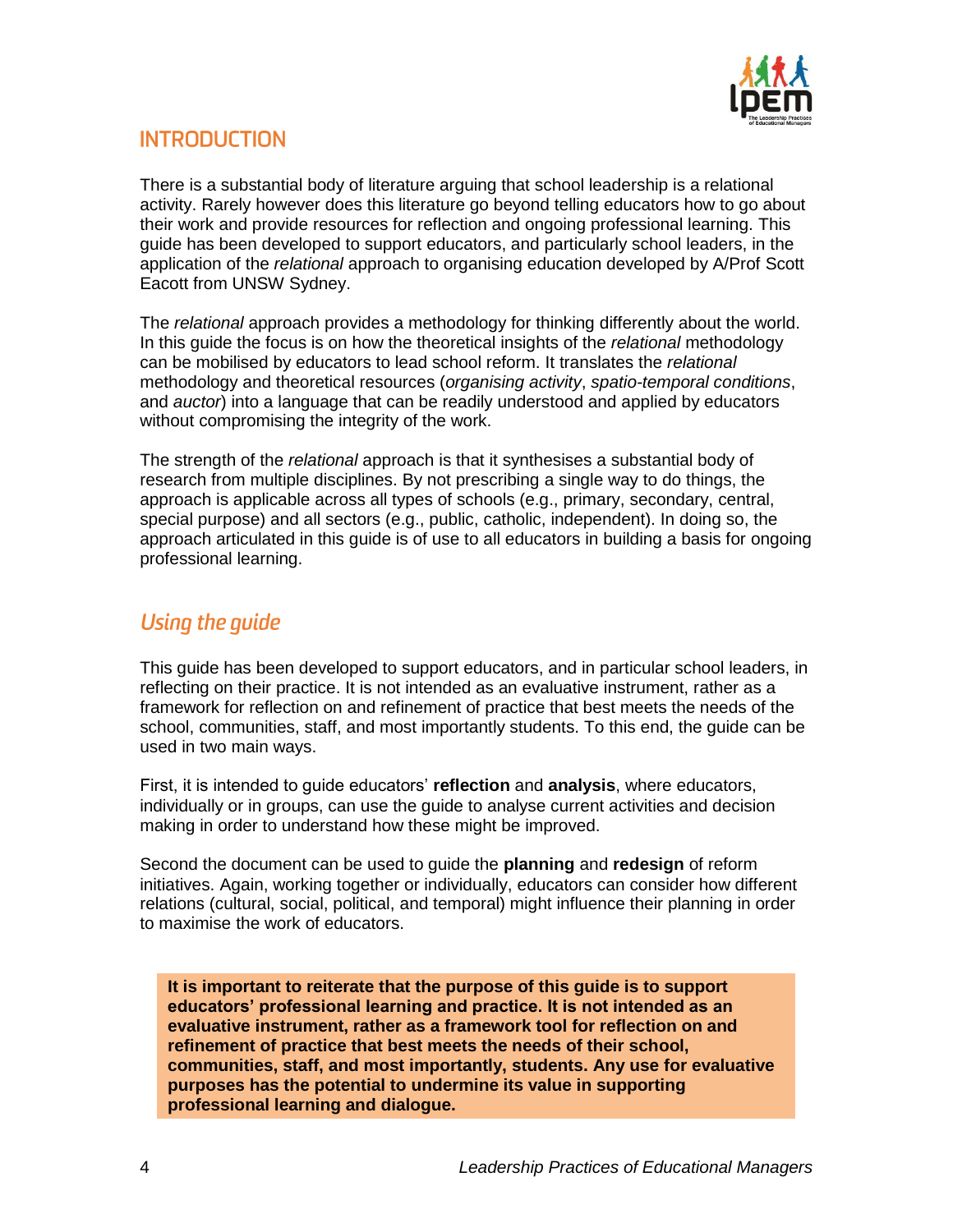

### Structure of the document

This guide is organised around five key relations (cultural, social, political, historical, and future). Each relation is elaborated with a description, continuum of practice, notes, suggestions, and a key reflective question. They are set out as shown below.

#### **Description**

Each relation is described in general terms to indicate what might be observed when a high level of understanding is evident.

#### Continuum of practice

A visual representation and accompanying text is included to articulate what a low through to high level of understanding might look like. This provides a framework for reflection.

#### **Notes**

A short series of notes are provided for each relation to highlight certain reminders for educators and in response to commonly asked questions about the meaning and application of the relations.

#### **Suggestions**

While educators should aim for a high level of demonstration across all relations, it is unrealistic to expect that every activity. Nonetheless, we encourage educators to consider what it might take to move to a higher level of demonstration. The suggestions provide offer some ideas for achieving this.

#### Key reflective question

To assist educators in using this guide to reflect and refine activity, each relation concludes with a key reflective question.

#### Sample reflection sheet

Included in the appendix of this document is a sample reflection sheet to assist educators with structured reflection.

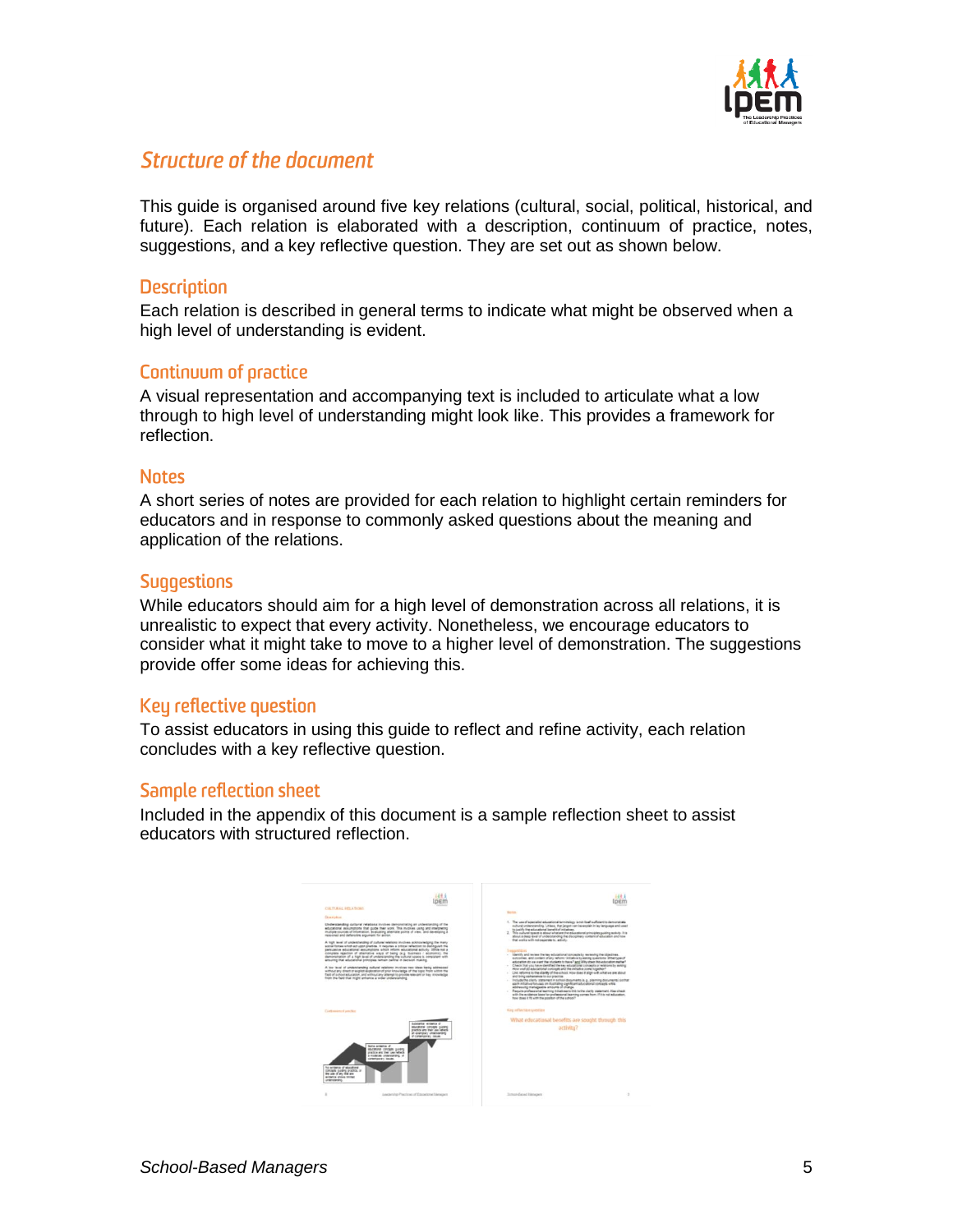

### A RELATIONAL APPROACH TO ORGANISING EDUCATION

Previously, the *relational* approach has been articulated theoretically<sup>1</sup>, and in a broader applied sense<sup>2</sup>. This guide is the most comprehensive, yet accessible, articulation of how the *relational* approach can be used to reflect and refine practice in schools.

The foundational ideas of the *relational* approach as applied to practice are:

1. Effectiveness begins with **clarity**

Many debates about the effectiveness of schools and/or educators come down to differences in the purpose/s of schooling. The absence of an explicitly identified purpose means that others will assume a purpose and make judgements based on that. To this end, the first step towards effectiveness is having clarity of purpose and being able to articulate that purpose. This means that you generate the conditions / criteria in which you are assessed. It also means that others may be pursuing different purposes to you.

2. You are judged in relation to **coherence** 

Explicitly articulating the purpose/s of education provides the basis from which to judge performance. That is, with clarity comes judgement based on the coherence of your activity against that purpose. Importantly, this becomes not about right / wrong and instead whether the activities of the school are consistent with the articulated purpose/s.

3. You generate the **narrative** for your school

Having established the purpose/s for which you are working towards and demonstrating coherence (or at least naming the criteria by which you wish to be judged) you generate the narrative for your school. This narrative need not be the same as other schools. It is not about consensus but crafting unique stories about the work of educators. Mobilising narrative can be as content (when the story of the school is presented in a narrative form) or as a process (where the actual work of the school is constructing a narrative of learning).

Significantly, the above approach allows for reflection and refinement without the need to prescribe any one-way to go about education. As such, it recognises that the context of every school is unique and needs to be acknowledged.

To apply this principle to the work of educators in bringing about school reform there is a need to draw attention to the web of relations at play in education. To navigate these relations and lead school improvement and change, educators must have an understanding of the **cultural** (educational) assumptions of their work, the value placed on their work by a diverse range of **social** groups, **political** relations within and beyond the school, and a view of the **future** for the school taking into account its unique **history**.

 $\overline{a}$ 

<sup>1</sup> Eacott, S. (2018). *Beyond leadership: A relational approach to organizational theory in education*. Singapore: Springer.

 $2$  Eacott, S. (2019). Empowering educators through flipped school leadership. In D. Netolicky, J. Andrews, & C. Paterson (Eds.), *Flip the system Australia: What matters in education*. London: Routledge.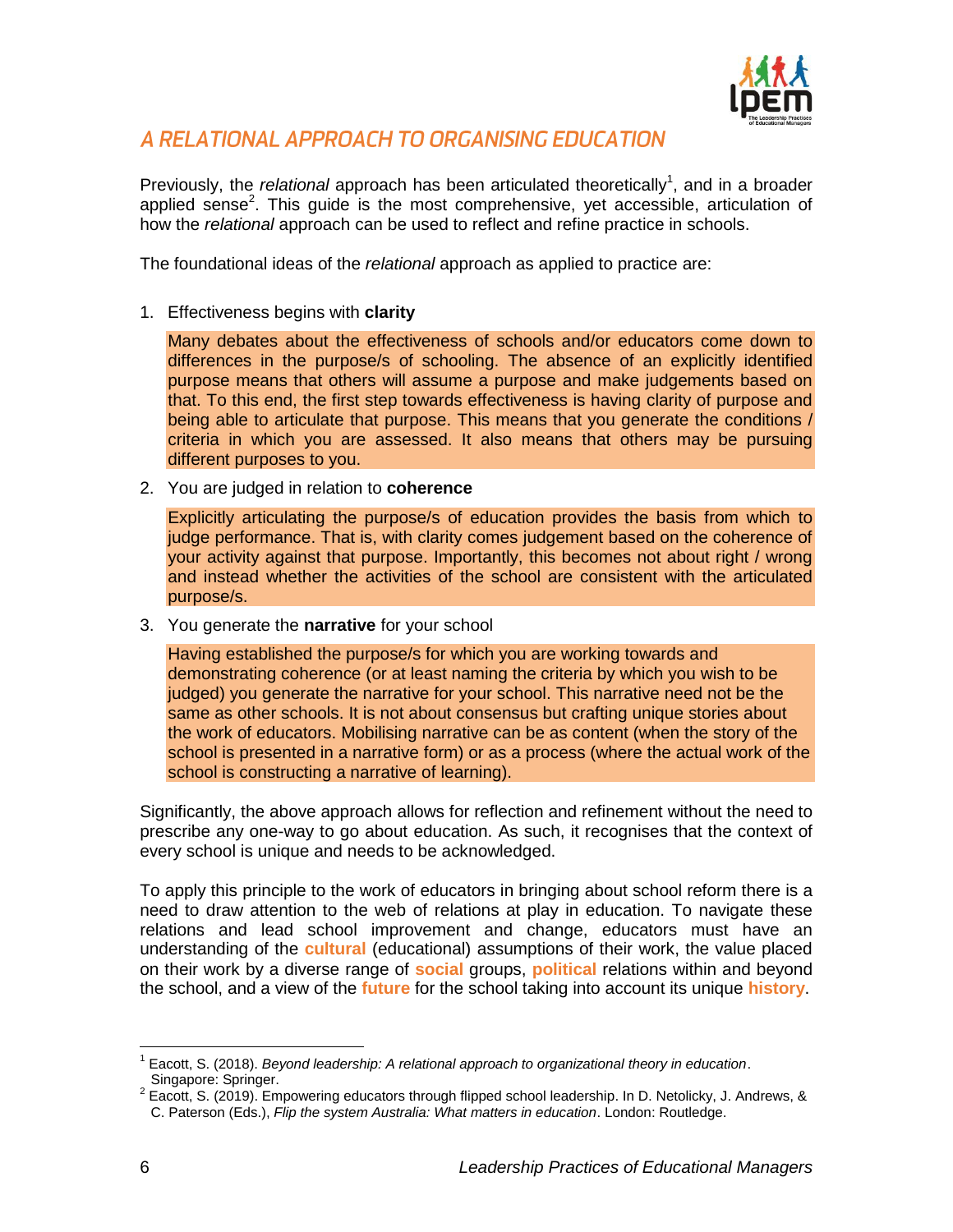

# **Relations**

Cultural Social **Political Historical Future**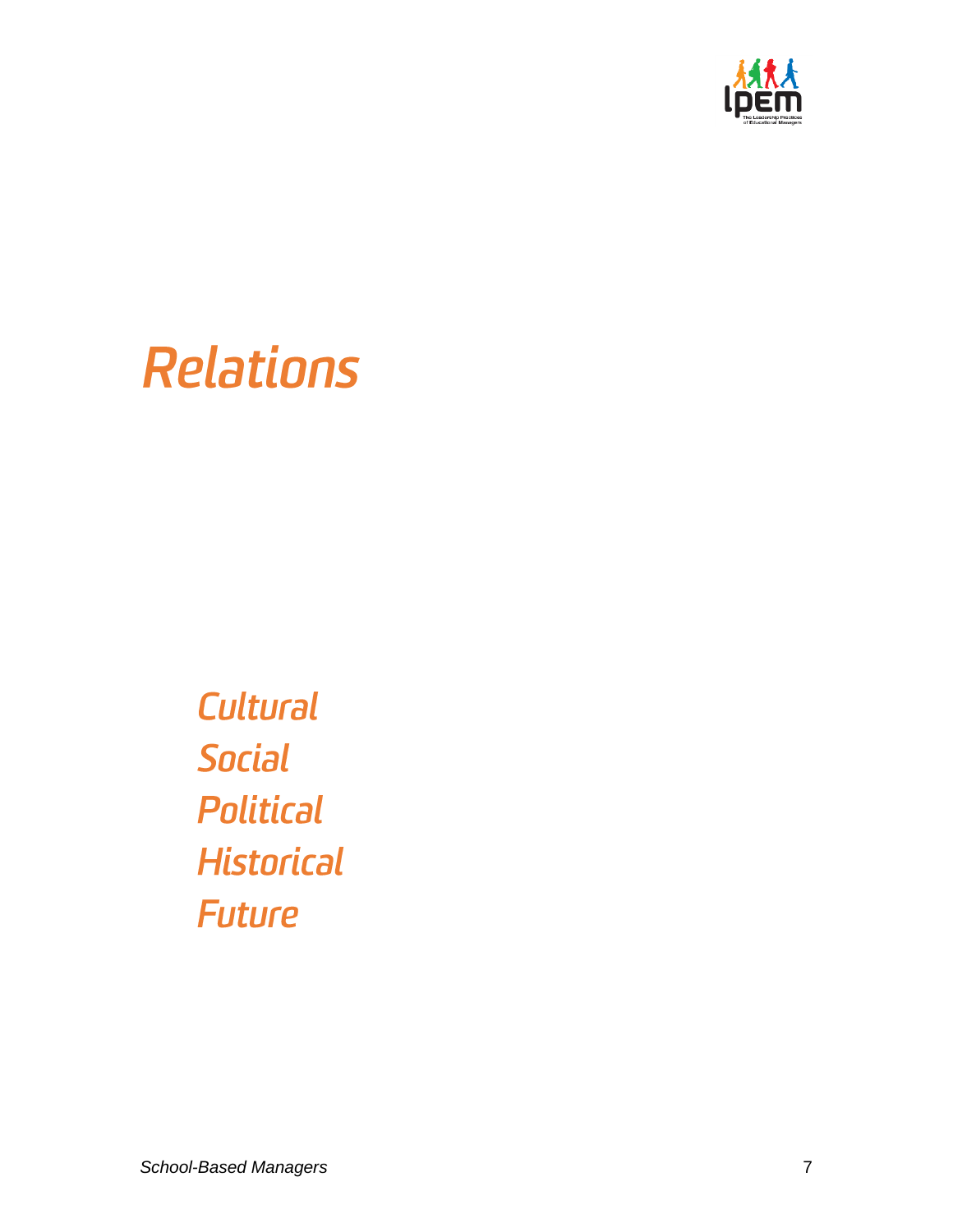

# **CULTURAL RELATIONS**

#### **Description**

*Understanding cultural relations* involves demonstrating an understanding of the educational assumptions that guide their work. This involves using and interpreting multiple sources of information, evaluating alternate points of view, and developing a reasoned and defensible argument for action.

A high level of *understanding of cultural relations* involves acknowledging the many social forces which act upon practice. It requires a critical reflection to distinguish the persuasive educational assumptions which inform educational activity. While not a complete rejection of alternative ways of being (e.g. business / economic), the demonstration of a high level of understanding the cultural space is consistent with ensuring that educational principles remain central in decision making.

A low level of *understanding cultural relations* involves new ideas being addressed without any direct or explicit exploration of prior knowledge of the topic from within the field of school education, and without any attempt to provide relevant or key knowledge from the field that might enhance a wider understanding.



### **Continuum of practice**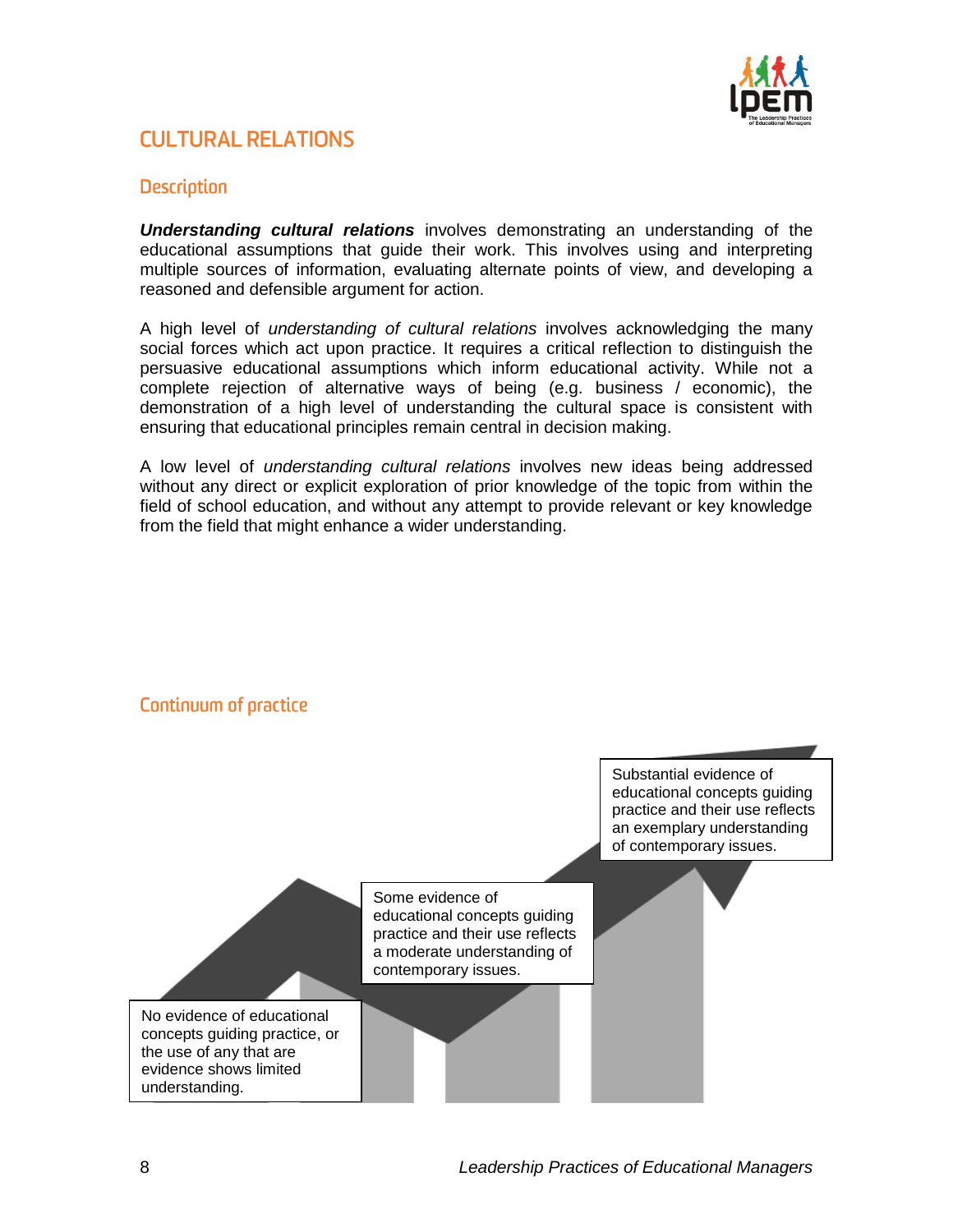

- 1. The use of specialist educational terminology is not itself sufficient to demonstrate cultural understanding. Unless, that jargon can be explain in lay language and used to justify the educational benefit of initiatives.
- 2. This cultural space is about what are the educational principles guiding activity. It is about a deep level of understanding the disciplinary content of education and how that works with not separate to, activity.

# **Suggestions**

- Identify and review the key educational concepts by reviewing the objectives, outcomes, and content of any reform / initiative by asking questions: *What type of education do we want the students to have?* and *Why does this education matter?*
- Check that you have identified the key educational concepts or relations by asking: *How well do educational concepts and the initiative come together?*
- Link reforms to the **clarity** of the school. How does it align with what we are about and bring **coherence** to our practice.
- Include the clarity statement in school documents (e.g., planning documents) so that each initiative focuses on illustrating significant educational concepts while addressing manageable amounts of change.
- Require professional learning initiatives to link to the clarity statement. Also check with the evidence base for professional learning comes from. If it is not education, how does it fit with the position of the school?

### Key reflection question

# What educational benefits are sought through this activity?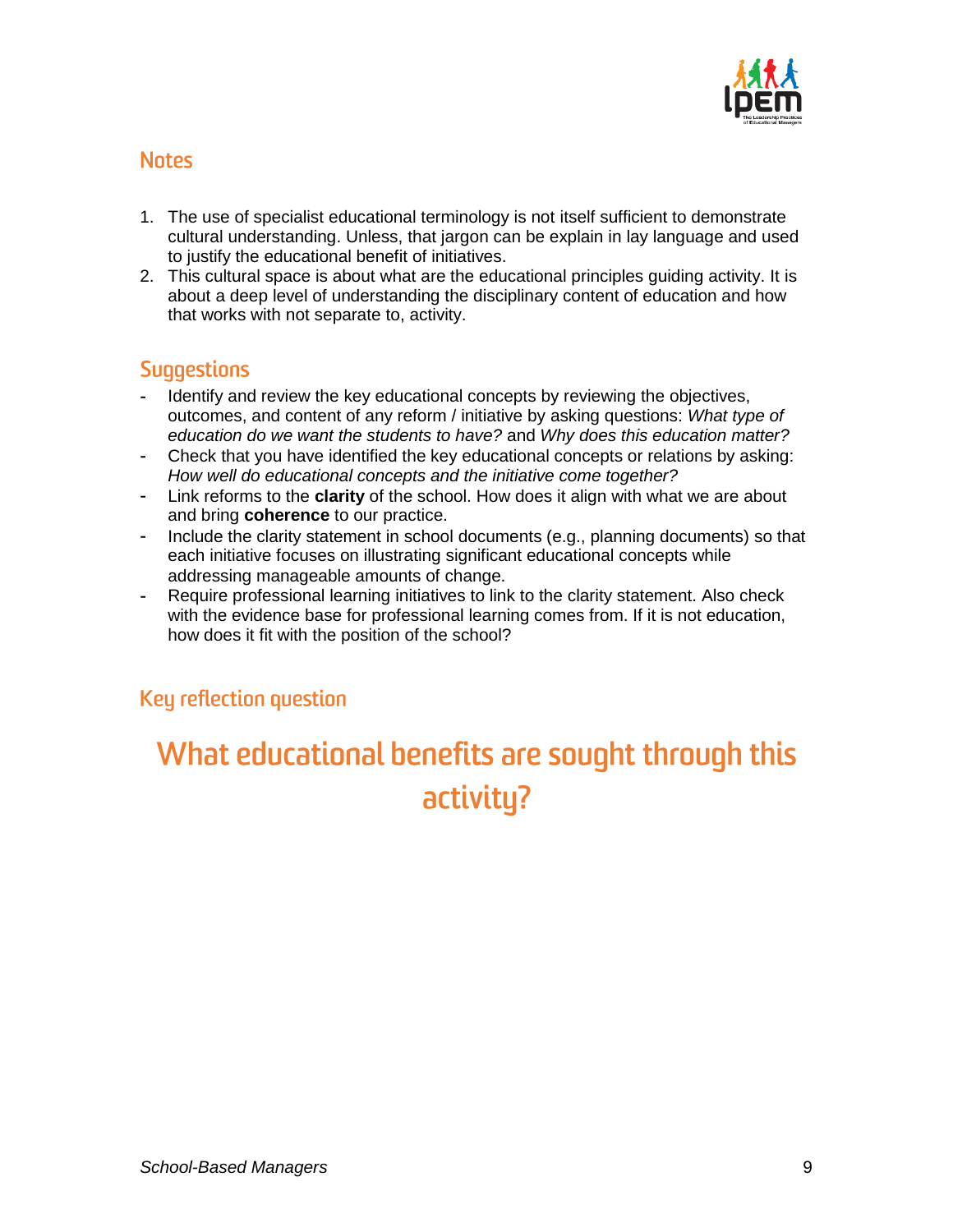

## **SOCIAL RELATIONS**

#### **Description**

*Understanding social relations* involves demonstrating an understanding of the value placed on their work by a diverse range of social groups. It involves using and interpreting multiple sources of information, evaluating alternate points of view, and developing a reasoned and defensible argument for action.

A high level of *understanding of social relations* involves acknowledging the many social forces which act upon practice. It requires an explicit attempt to make accessible the value placed on certain symbols, practices and artefacts by diverse groups. Through the recognition of alternate values and the valuing of alternate points of view it is possible to move beyond the reproductive practices of existing power relations and provide a greater commitment to the principles of social justice. This item operates at two levels, the first is the recognition of alternate points of views and the second is valuing all positions.

A low level of *understanding social relations* involves little or no understanding, valuing and acceptance of knowledge, skills and understandings of diverse social groups. Social space understanding is low when diverse social groups are compared on the basis of superficial characteristics or not recognised.

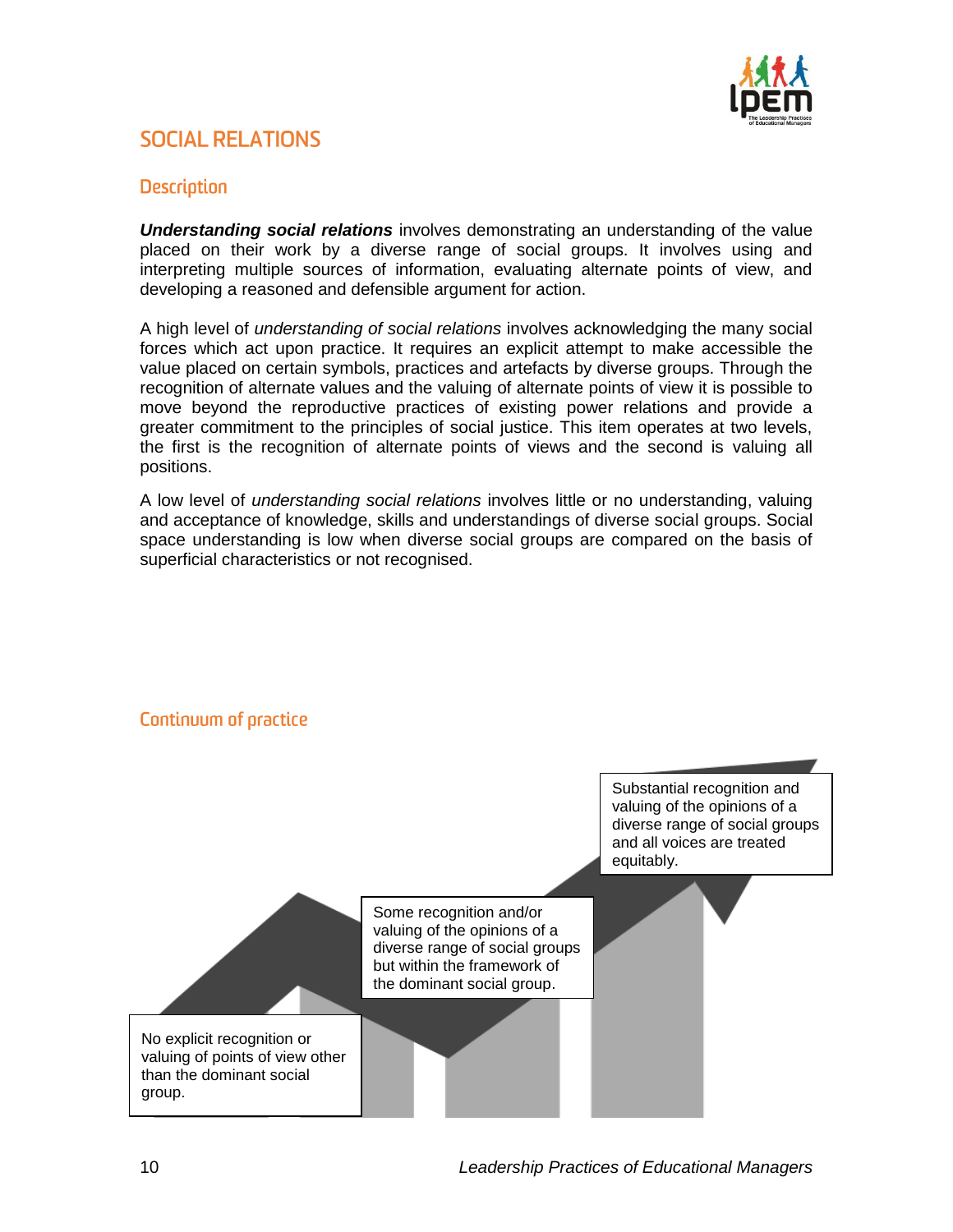

- 1. Expressing personal opinions and/or differing points of view do not necessarily demonstrate the social nature of *organizing activity*. This can only be achieved if these views and/or opinions are subjected to analysis in relation to what they mean and the implications for the school, community, staff, and most importantly students.
- 2. Contributions from different social groups can come from just about anywhere from their individual experiences, their prior learning (in or out of school), knowledge obtained within their own families and communities and from their experiences of life. The main focus of the social space is whether or not these contributions are valued.
- 3. Some social groups experience prejudice and disadvantage but social space is not an indicator for disadvantage. Instead, the social space is about recognising different social groups as a valuable resource from which schools can build.
- 4. Tokenistic or contrived events / actions to include different social groups should be avoided as they can be self-defeating for a school and/or community. Recognition of different social groups can be legitimately integrated to strengthen *organizing activity* and the generating *spatio-temporal conditions* necessary for equity and excellence.

# **Suggestions**

- Identify and explore the assumptions underpinning different social groups when presenting an issue.
- Provide tools to support different social groups to challenge and question claims in order to identify assumptions.
- Model language and actions which demonstrate respect for others' ideas, opinions and work.
- Provide opportunities for social groups to know, understand, and value different perspectives through discussions, groupings, support networks, and participation in school events.
- Consider how school resources and practices reflect and value the diversity of social groups within, and beyond, the school.
- Where appropriate, include members of the school community as a resource in activities.
- Use multiple methods to engage the school community as meetings / online surveys do not reach all communities.
- Move beyond raw counts in school polls. The dominant group will always have the numbers.

# Key reflection question

# Have a diverse range of social groups been recognised and valued in decision making?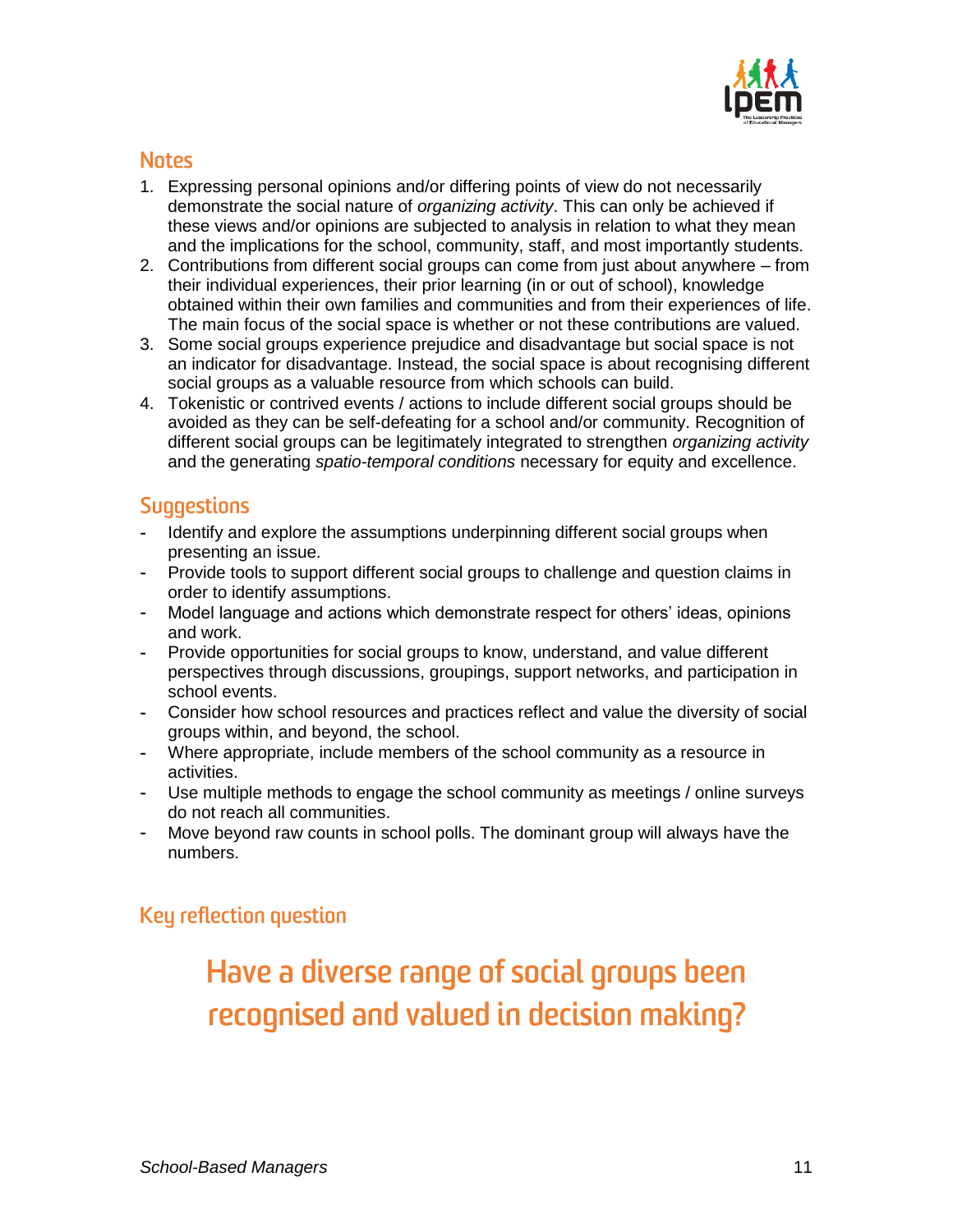

# **POLITICAL RELATIONS**

#### **Description**

*Understanding political relations* involves demonstrating an understanding of the power relations at play within and beyond the school. It involves using and interpreting multiple sources of information, evaluating alternate points of view, and developing a reasoned and defensible argument for action.

A high level of *understanding of political relations* involves acknowledging the power relations in which a school operates. That is, educating is a political activity. All reform initiatives whether they are top-down systemic mandates or ground-up innovations utilise power as a means to achieve their goals. As with the cultural and the social, a high level of understanding of the political space exists when seeking to make visible the power relations at work in any activity.

A low level of *understanding political relations* involves an uncritical engagement with power relations. School and staff performance and reforms are represented as fact or as a body of truth and not open to interpretation. Decisions impacting on the school are viewed as static and not open to question.



### **Continuum of practice**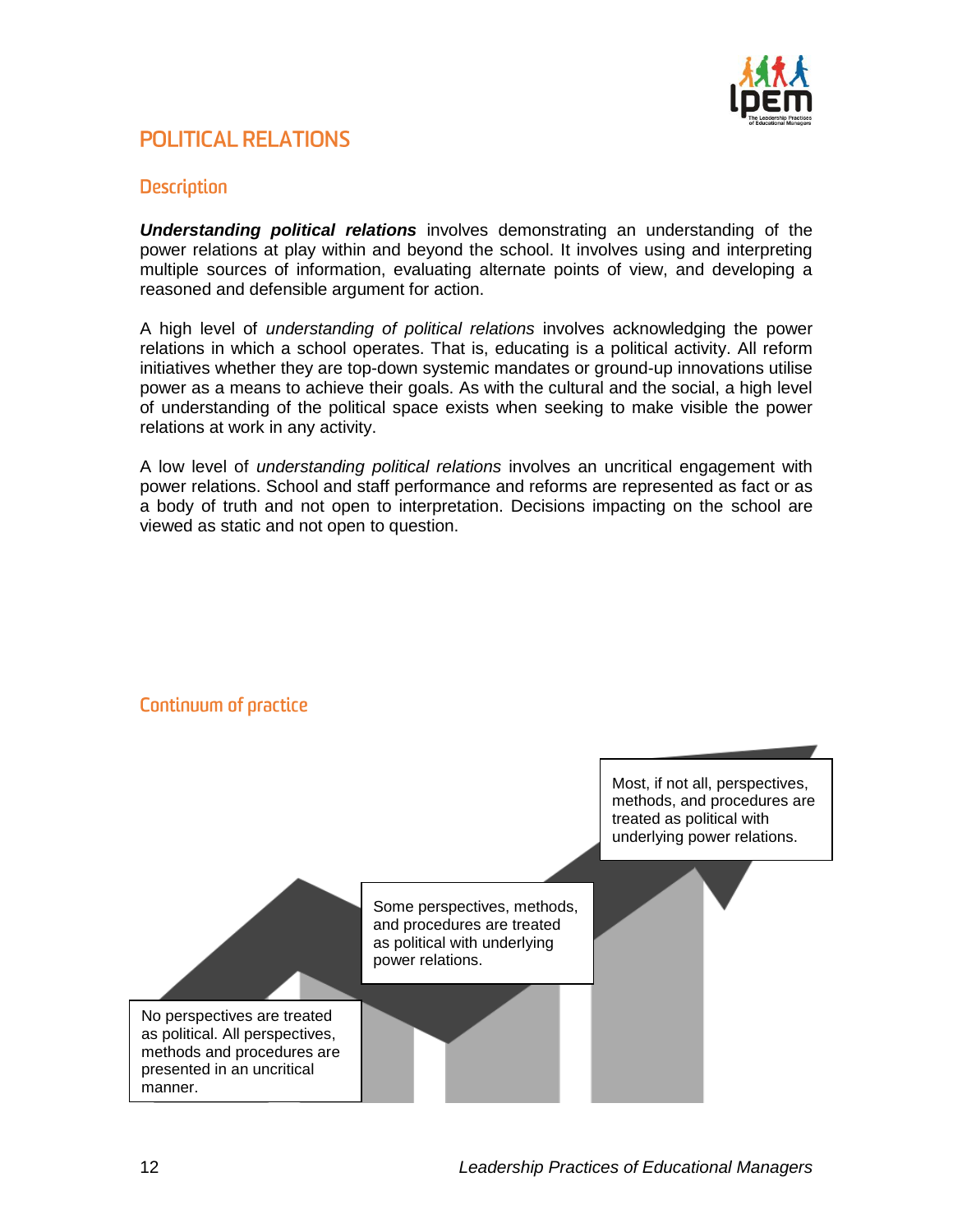

1. Arguing different points of view, as in debates, can assist in demonstrating that *organizing activity* is political. However, debates do not necessarily lead to understanding the political nature of decisions and actions. To do so requires opposing views be analysed in such a way that their cultural, social, political, historical, and future focused assumptions are made explicit.

# **Suggestions**

- Record in meeting minutes who is making decisions and on what grounds. Where does the information come from and what is at stake.
- Articulate how reforms met the need of multiple social groups, and where some  $\mathbf{a}$ groups stand to benefit or be disadvantaged than others. This can be communicated and justified in relation to the **clarity** statement and how it brings **coherence** to activity.
- Explicitly stating where decisions were made, how, and on what grounds. This is more than transparency and instead about an openness (even if something you do not want to hear).

# Key reflection question

# Who has the most to gain and lose in this activity?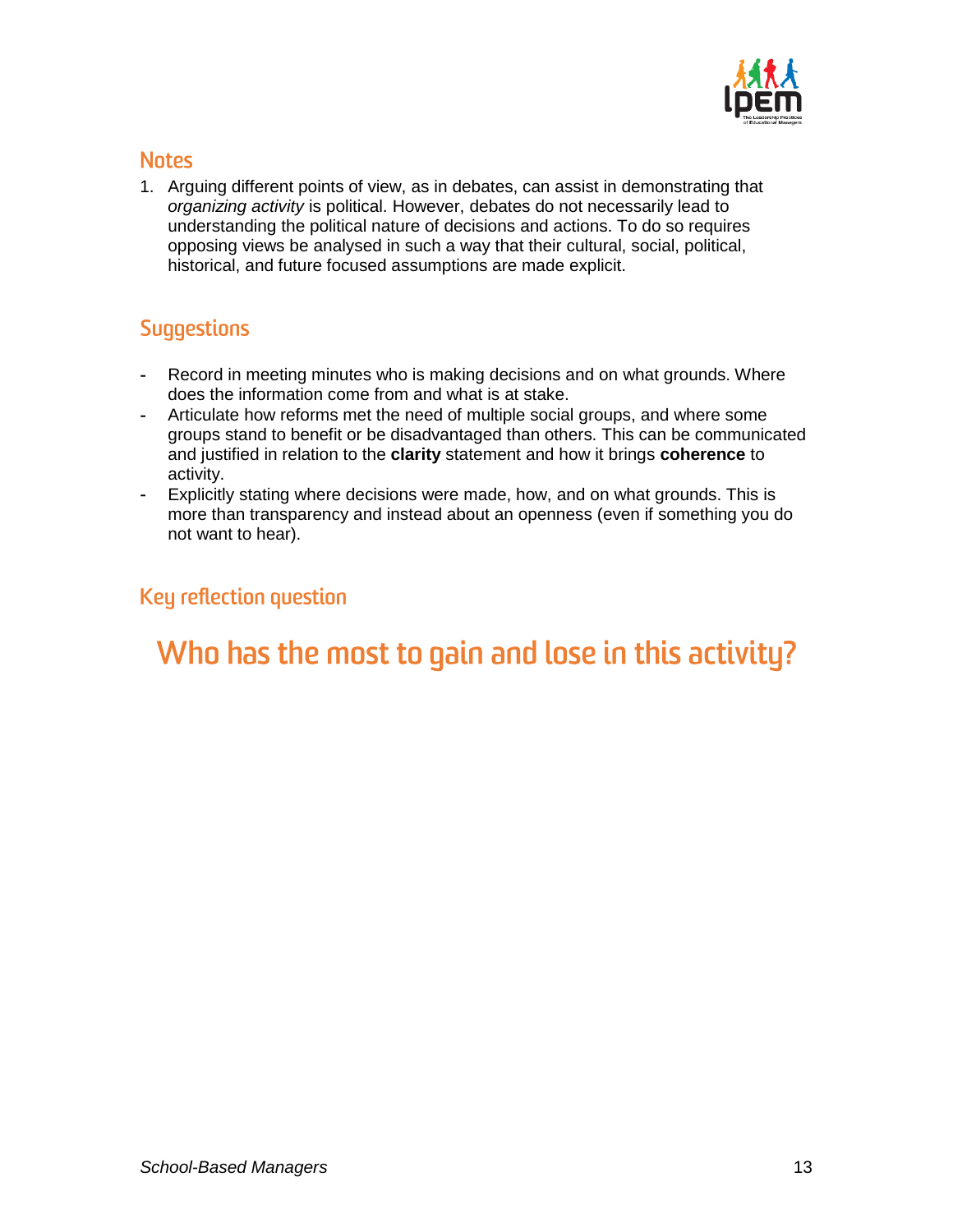

# **HISTORICAL RELATIONS**

#### **Description**

*Historical relations* are about recognising that any given moment represents a point in time, the product of historical and contemporary decisions and actions. Any activity represents a decision integrating both the conscious and the unconscious, based on trajectory.

In education, this historical space requires an interpretation of the 'state of play', and the interplay of multiple relations. Schools must critically engage with the historical developments of any initiative and focus on doing the right things at the right time. It is also equally important to know when to abandon a course of action.

A high level of understanding *historical relations* involves recognising and valuing the contributions of organisational members, past and present, in relation to current practice.

A low level of understanding *historical relations* involves a failure to take into account the work of others previously and the impact that historical decisions and actions have on current practice.



### Continuum of practice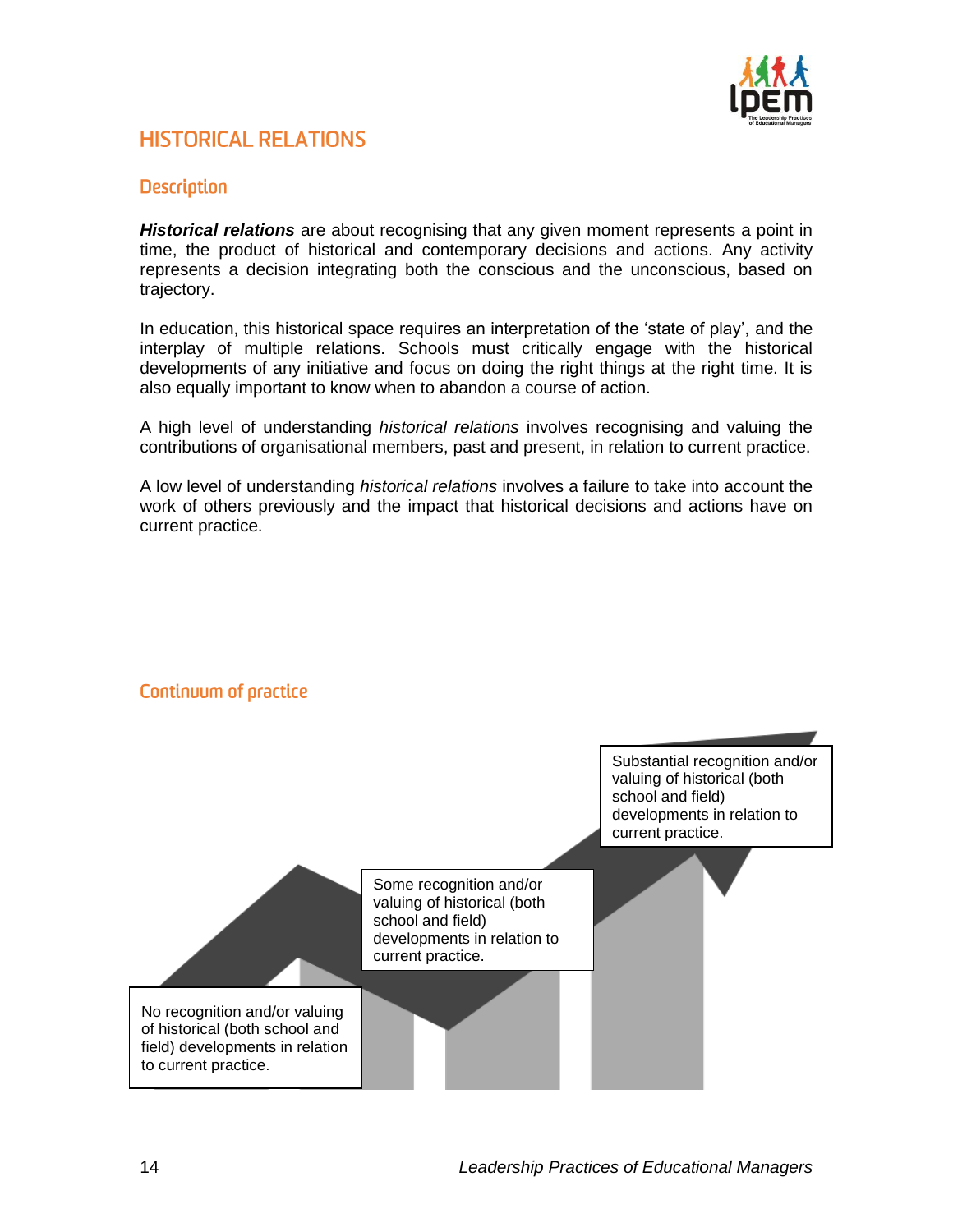

1. Demonstrating an understanding of the historical space is more than mere recounting of key historical moments for the school / field. It is more concerned with a sustained thought where activity is located in a trajectory of the school.

# **Suggestions**

- Include statements about the school's history in reform documents to demonstrate how initiatives fit the **narrative** of the school and how the historical work of all in the community are being reflected in the current activities.
- Audit symbols across the school to show where the history is represented. How are past contributions from staff, students, and community members reflected in contemporary activities, written documents, and the physical / digital appearance of the school?
- Some examples include the displaying of the original school gate outside the new library following a re-build. Similarly, sustaining the original school bell as an historical artefact on the school grounds after moving to electronic bell system. Inclusion of a hall of fame for staff, students, and community members. Acknowledgement of contributions from the past at major school events. A history week where classes reflect on the history of the school, its staff, students, and communities.

# Key reflection question

# How has the history of the school been recognised in this activity?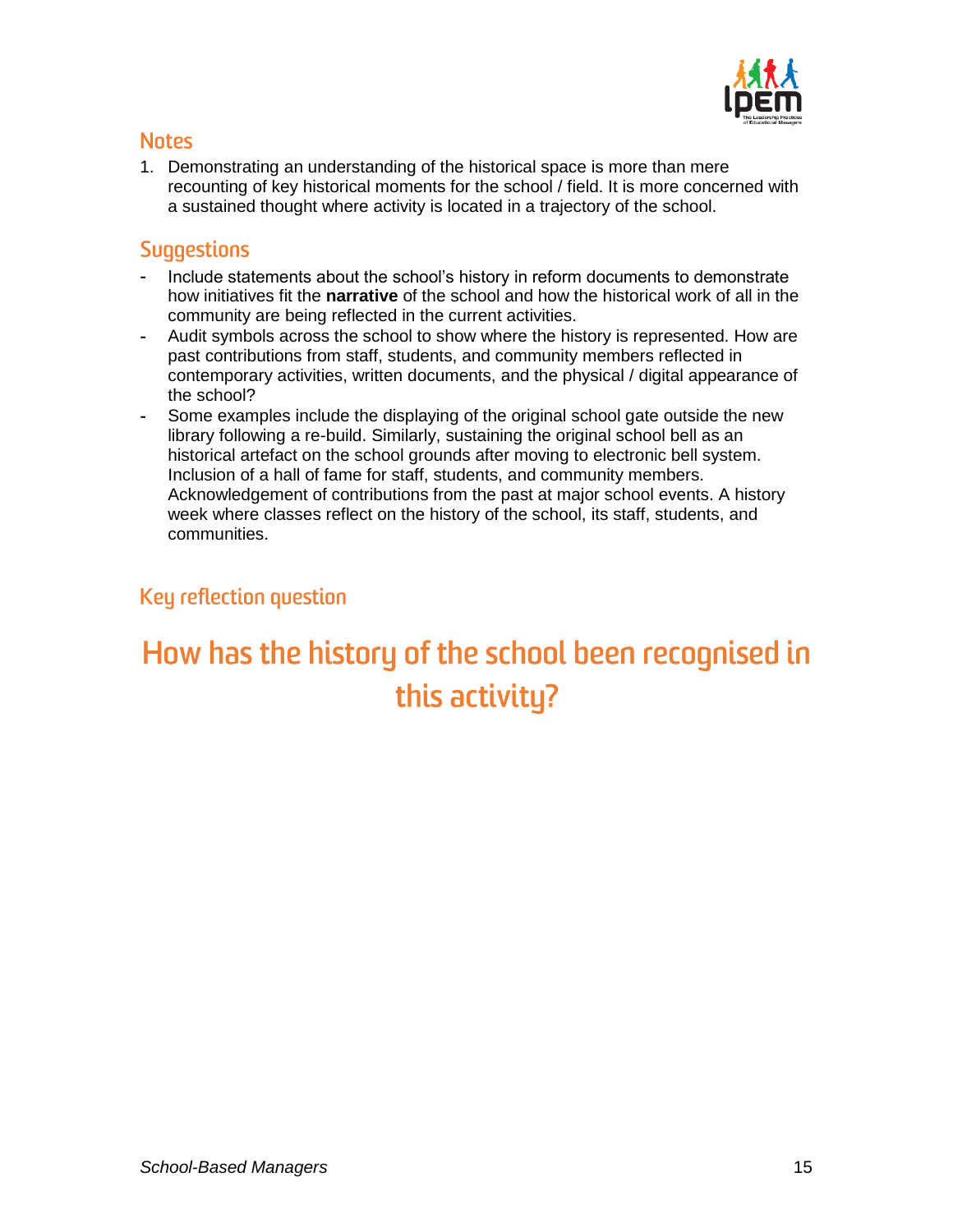

# **FUTURE RELATIONS**

#### **Description**

*Future relations* involve demonstrating a future focus and challenging incumbent modes of operation with the unrelenting goal of creating a field leading organisation.

While educational institutions often operate within large bureaucratic structures and rigid regulatory frameworks, leaders are able to move beyond the blind conformity to rules and enact leadership strategies which actively promote and support innovation.

A high understanding of *future relations* is evident in the moving of debates from the day-to-day operations of the school towards a desired future state. As such, it requires a focus on the future of the school through challenging incumbent practices and promoting innovation in the aim of being a field leading institution. In this case, the focus is on fundamentally changing the nature of the game.

A low level of understanding *future relations* involves focusing on the here and now. Attention is given to the problems / issues of today and addressing those through attention to efficiency and effectiveness. In this case, the focus is on playing the same game better.



#### **Continuum of practice**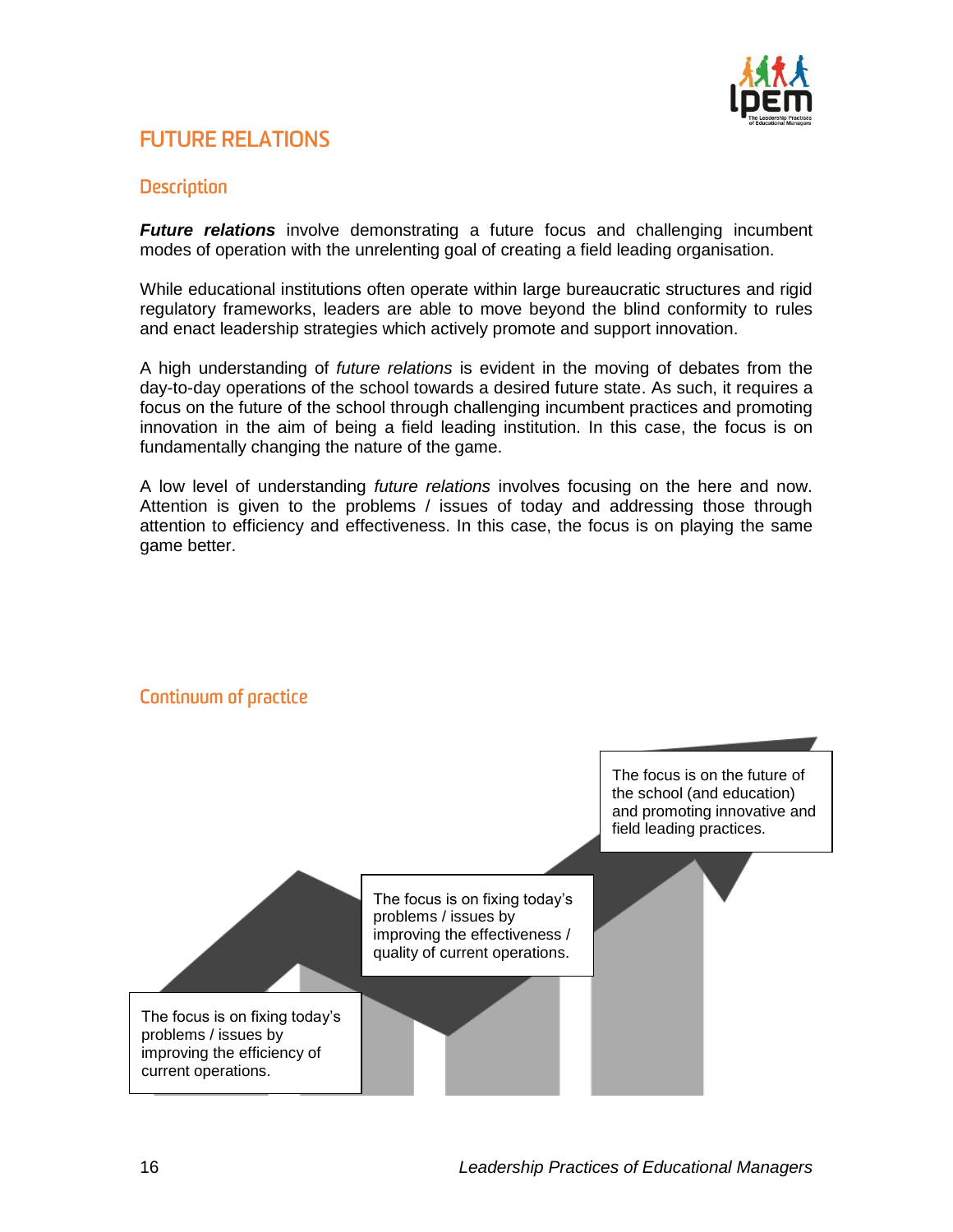

1. The key matter here is how activities are offering something new and not simply a better way of doing the current work of the school. In many cases, this means not how is the school going to play the current game better but instead challenge the rules of the game and its formula for success.

#### **Suggestions**

- Articulate how activities take the school into the forthcoming and recast education. This is fundamental to bringing the **narrative** of the school to life. What is the path your **clarity** and **coherence** is leading towards?
- It is important to tie activities to the now while projecting into the forthcoming. A major impediment to this work is when the future is projected as some far off place and the connections to the now are too weak. Here, we need to tie current activities on a trajectory towards a desired future.

### Key reflection question

# Are we offering something new or just a better (more efficient / effective) way of doing what we are currently doing?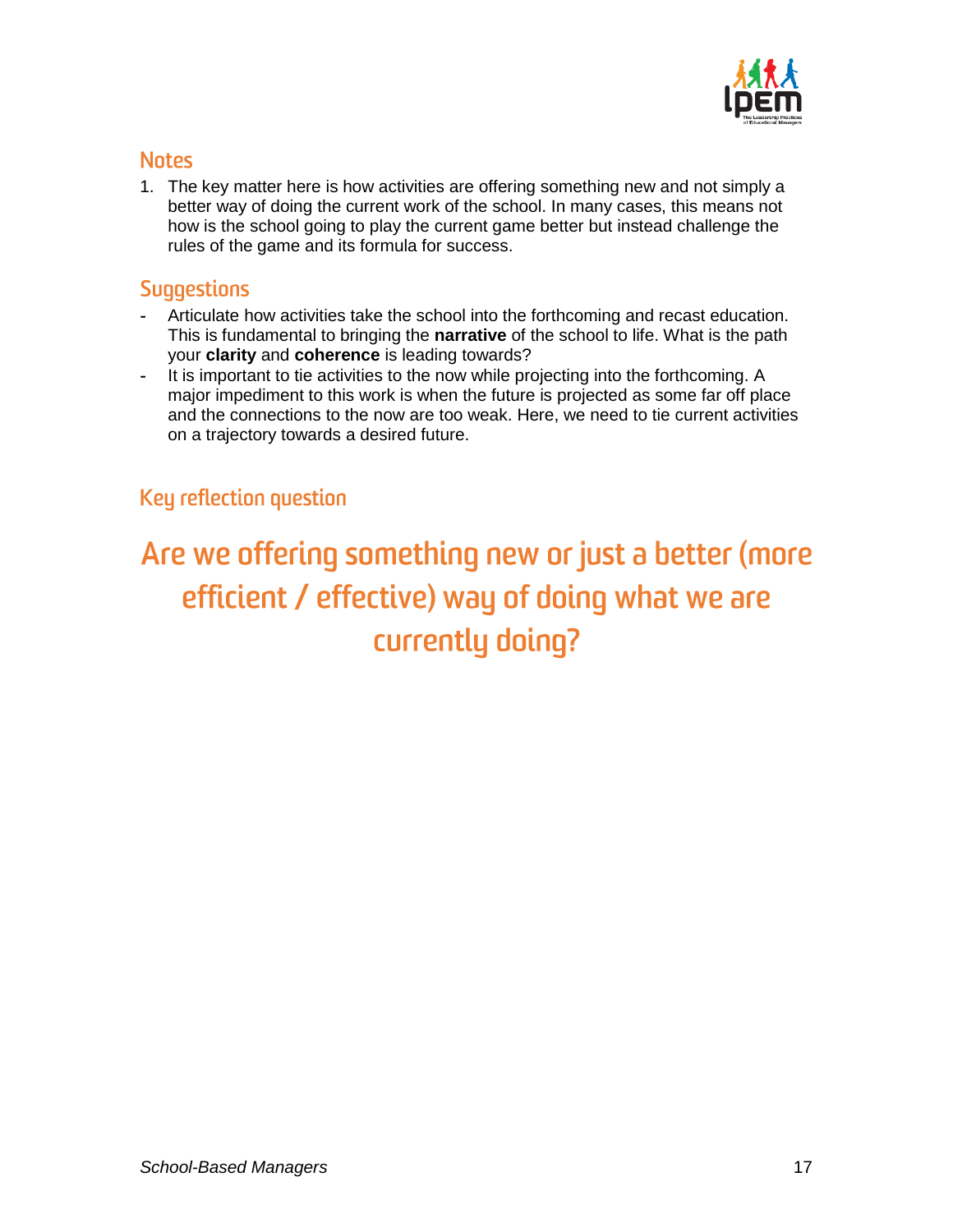

#### **Sample reflection sheet template**

|                                                                                                                                                             | <b>Evidence</b> | <b>Impact</b> |
|-------------------------------------------------------------------------------------------------------------------------------------------------------------|-----------------|---------------|
| <b>Cultural</b><br>What educational<br>benefits are<br>sought through<br>this activity?                                                                     |                 |               |
| <b>Social</b><br>Have a diverse<br>range of social<br>groups been<br>recognised and<br>valued in<br>decision making?                                        |                 |               |
| <b>Political</b><br>Who has the<br>most the gain<br>and lose in this<br>activity?                                                                           |                 |               |
| <b>Historical</b><br>How has the<br>history of the<br>school<br>(department)<br>been recognised<br>in this activity?                                        |                 |               |
| <b>Future</b><br>Are we offering<br>something new<br>or just a better<br>(more efficient /<br>effective) way of<br>doing what we<br>are currently<br>doing? |                 |               |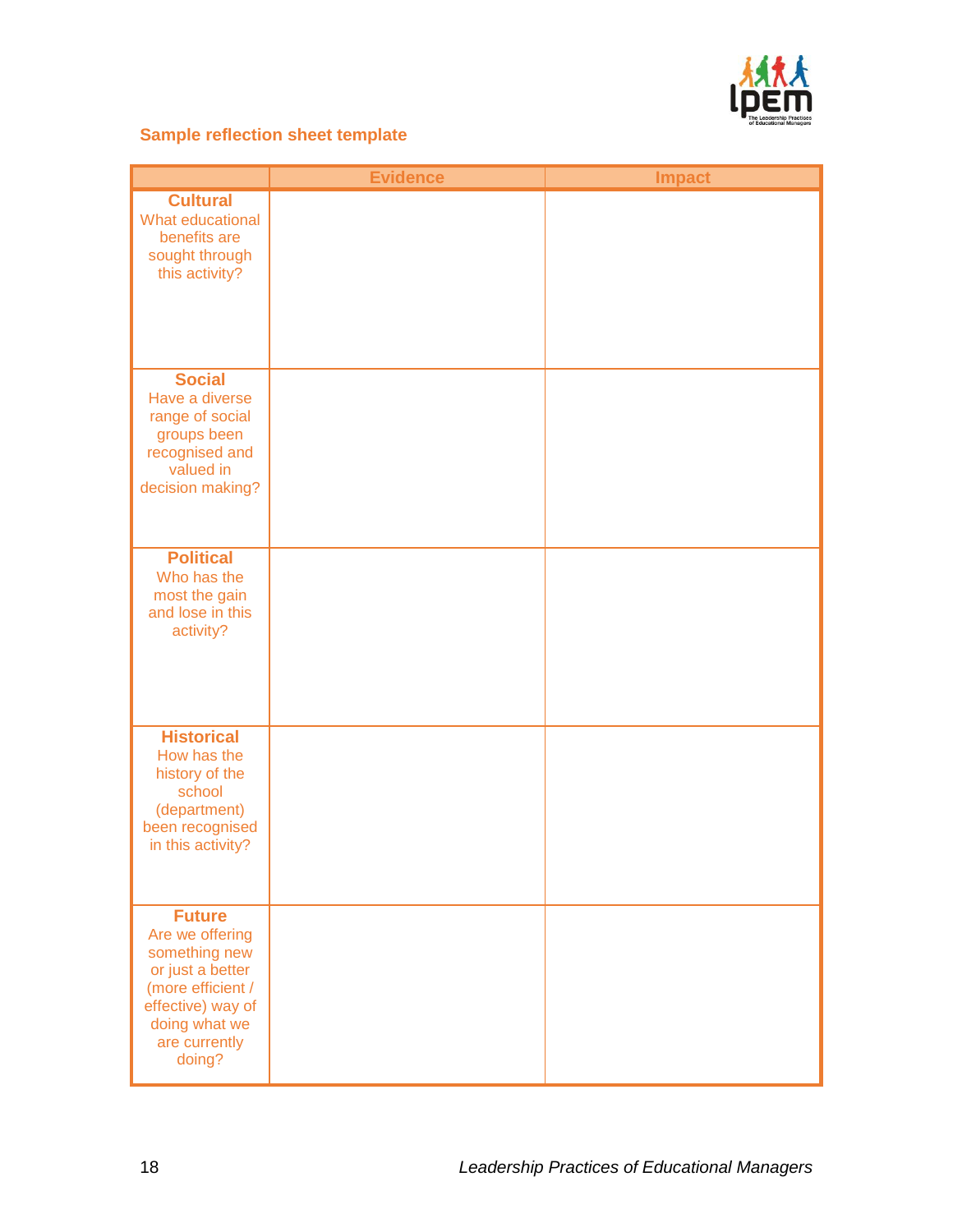# **Sample reflection sheet template**

|                                                                                                                                                             | <b>Clarity</b>                                                                                                                                    |                                                                                                                                                                    |                                                                                                                                                                           | <b>Coherence</b>                                                                                                                               |                                                                                                                                                                    |                                                                                                                                                                    | <b>Narrative</b>                                                                                                                                  |                                                                                                                                                                    |                                                                                                                                                                    |
|-------------------------------------------------------------------------------------------------------------------------------------------------------------|---------------------------------------------------------------------------------------------------------------------------------------------------|--------------------------------------------------------------------------------------------------------------------------------------------------------------------|---------------------------------------------------------------------------------------------------------------------------------------------------------------------------|------------------------------------------------------------------------------------------------------------------------------------------------|--------------------------------------------------------------------------------------------------------------------------------------------------------------------|--------------------------------------------------------------------------------------------------------------------------------------------------------------------|---------------------------------------------------------------------------------------------------------------------------------------------------|--------------------------------------------------------------------------------------------------------------------------------------------------------------------|--------------------------------------------------------------------------------------------------------------------------------------------------------------------|
| <b>Cultural</b><br>What educational<br>benefits are<br>sought through<br>this activity?                                                                     | No evidence of<br>educational<br>concepts guiding<br>practice, or the<br>use of any that<br>are evidence<br>shows limited<br>understanding.       | Some evidence<br>of educational<br>concepts guiding<br>practice and their<br>use reflects a<br>moderate<br>understanding of<br>contemporary<br>issues.             | <b>Substantial</b><br>evidence of<br>educational<br>concepts guiding<br>practice and their<br>use reflects an<br>exemplary<br>understanding of<br>contemporary<br>issues. | No evidence of<br>educational<br>concepts guiding<br>practice, or the<br>use of any that<br>are evidence<br>shows limited<br>understanding.    | Some evidence<br>of educational<br>concepts guiding<br>practice and their<br>use reflects a<br>moderate<br>understanding of<br>contemporary<br>issues.             | Substantial<br>evidence of<br>educational<br>concepts quiding<br>practice and their<br>use reflects an<br>exemplary<br>understanding of<br>contemporary<br>issues. | No evidence of<br>educational<br>concepts guiding<br>practice, or the<br>use of any that<br>are evidence<br>shows limited<br>understanding.       | Some evidence<br>of educational<br>concepts quiding<br>practice and their<br>use reflects a<br>moderate<br>understanding of<br>contemporary<br>issues.             | Substantial<br>evidence of<br>educational<br>concepts quiding<br>practice and their<br>use reflects an<br>exemplary<br>understanding of<br>contemporary<br>issues. |
| <b>Social</b><br>Have a diverse<br>range of social<br>groups been<br>recognised and<br>valued in<br>decision making?                                        | No explicit<br>recognition or<br>valuing of points<br>of view other<br>than the<br>dominant social<br>group.                                      | Some recognition<br>and/or valuing of<br>the opinions of a<br>diverse range of<br>social groups but<br>within the<br>framework of the<br>dominant social<br>group. | <b>Substantial</b><br>recognition and<br>valuing of the<br>opinions of a<br>diverse range of<br>social groups<br>and all voices are<br>treated equitably.                 | No explicit<br>recognition or<br>valuing of points<br>of view other than<br>the dominant<br>social group.                                      | Some recognition<br>and/or valuing of<br>the opinions of a<br>diverse range of<br>social groups but<br>within the<br>framework of the<br>dominant social<br>group. | Substantial<br>recognition and<br>valuing of the<br>opinions of a<br>diverse range of<br>social groups<br>and all voices are<br>treated equitably.                 | No explicit<br>recognition or<br>valuing of points<br>of view other<br>than the<br>dominant social<br>group.                                      | Some recognition<br>and/or valuing of<br>the opinions of a<br>diverse range of<br>social groups but<br>within the<br>framework of the<br>dominant social<br>group. | Substantial<br>recognition and<br>valuing of the<br>opinions of a<br>diverse range of<br>social groups<br>and all voices are<br>treated equitably.                 |
| <b>Political</b><br>Who has the<br>most the gain<br>and lose in this<br>activity?                                                                           | No perspectives<br>are treated as<br>political, All<br>perspectives,<br>methods and<br>procedures are<br>presented in an<br>uncritical<br>manner. | Some<br>perspectives.<br>methods, and<br>procedures are<br>treated as<br>political with<br>underlying power<br>relations.                                          | Most, if not all.<br>perspectives,<br>methods, and<br>procedures are<br>treated as<br>political with<br>underlying power<br>relations.                                    | No perspectives<br>are treated as<br>political, All<br>perspectives,<br>methods and<br>procedures are<br>presented in an<br>uncritical manner. | <b>Some</b><br>perspectives,<br>methods, and<br>procedures are<br>treated as<br>political with<br>underlying power<br>relations.                                   | Most. if not all.<br>perspectives,<br>methods, and<br>procedures are<br>treated as<br>political with<br>underlying power<br>relations.                             | No perspectives<br>are treated as<br>political, All<br>perspectives,<br>methods and<br>procedures are<br>presented in an<br>uncritical<br>manner. | Some<br>perspectives,<br>methods, and<br>procedures are<br>treated as<br>political with<br>underlying power<br>relations.                                          | Most. if not all.<br>perspectives,<br>methods, and<br>procedures are<br>treated as<br>political with<br>underlying power<br>relations.                             |
| <b>Historical</b><br>How has the<br>history of the<br>school<br>(department)<br>been recognised<br>in this activity?                                        | No recognition<br>and/or valuing of<br>historical (both<br>school and field)<br>developments in<br>relation to current<br>practice                | Some recognition<br>and/or valuing of<br>historical (both<br>school and field)<br>developments in<br>relation to current<br>practice                               | Substantial<br>recognition<br>and/or valuing of<br>historical (both<br>school and field)<br>developments in<br>relation to current<br>practice                            | No recognition<br>and/or valuing of<br>historical (both<br>school and field)<br>developments in<br>relation to current<br>practice             | Some recognition<br>and/or valuing of<br>historical (both<br>school and field)<br>developments in<br>relation to current<br>practice                               | Substantial<br>recognition<br>and/or valuing of<br>historical (both<br>school and field)<br>developments in<br>relation to current<br>practice                     | No recognition<br>and/or valuing of<br>historical (both<br>school and field)<br>developments in<br>relation to current<br>practice                | Some recognition<br>and/or valuing of<br>historical (both<br>school and field)<br>developments in<br>relation to current<br>practice                               | Substantial<br>recognition<br>and/or valuing of<br>historical (both<br>school and field)<br>developments in<br>relation to current<br>practice                     |
| <b>Future</b><br>Are we offering<br>something new<br>or just a better<br>(more efficient /<br>effective) way of<br>doing what we<br>are currently<br>doing? | The focus is on<br>fixing today's<br>problems / issues<br>by improving the<br>efficiency of<br>current<br>operations.                             | The focus is on<br>fixing today's<br>problems / issues<br>by improving the<br>effectiveness /<br>quality of current<br>operations.                                 | The focus is on<br>the future of the<br>school (and<br>education) and<br>promoting<br>innovative and<br>field leading<br>practices.                                       | The focus is on<br>fixing today's<br>problems / issues<br>by improving the<br>efficiency of<br>current<br>operations.                          | The focus is on<br>fixing today's<br>problems / issues<br>by improving the<br>effectiveness /<br>quality of current<br>operations.                                 | The focus is on<br>the future of the<br>school (and<br>education) and<br>promoting<br>innovative and<br>field leading<br>practices.                                | The focus is on<br>fixing today's<br>problems / issues<br>by improving the<br>efficiency of<br>current<br>operations.                             | The focus is on<br>fixing today's<br>problems / issues<br>by improving the<br>effectiveness /<br>quality of current<br>operations.                                 | The focus is on<br>the future of the<br>school (and<br>education) and<br>promoting<br>innovative and<br>field leading<br>practices.                                |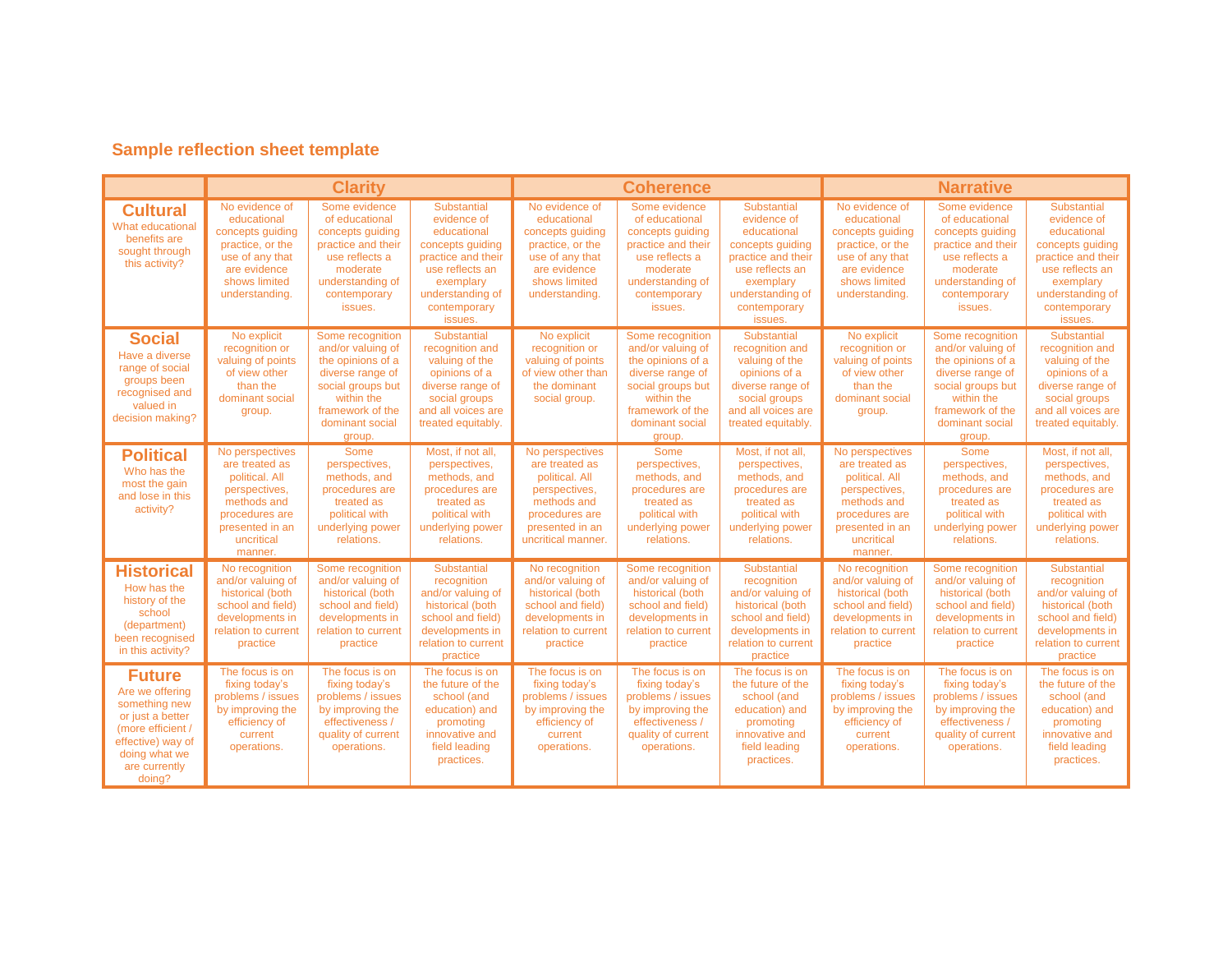#### **Background Research**

- Eacott, S. (2019). What if we flipped school leadership? In D.M. Netolicky, J. Andrews, & C. Paterson (Eds.), *Flip the system Australia*. London: Routledge. [https://www.routledge.com/Flip-the-System-Australia-What-Matters-in-](https://www.routledge.com/Flip-the-System-Australia-What-Matters-in-Education/Netolicky-Andrews-Paterson/p/book/9781138367869)[Education/Netolicky-Andrews-Paterson/p/book/9781138367869](https://www.routledge.com/Flip-the-System-Australia-What-Matters-in-Education/Netolicky-Andrews-Paterson/p/book/9781138367869)
- Eacott, S. (2018). *Beyond leadership: A relational approach to organizational theory in education.* Singapore: Springer.<https://doi.org/10.1007/978-981-10-6568-2>
- Eacott, S. (2015). *Educational leadership relationally: A theory and methodology for educational leadership, management and administration*. Rotterdam, The Netherlands: Sense Publishers.<https://doi.org/10.1007/978-94-6209-911-1>

Further background readings and work can be found at [http://scotteacott.com](http://scotteacott.com/)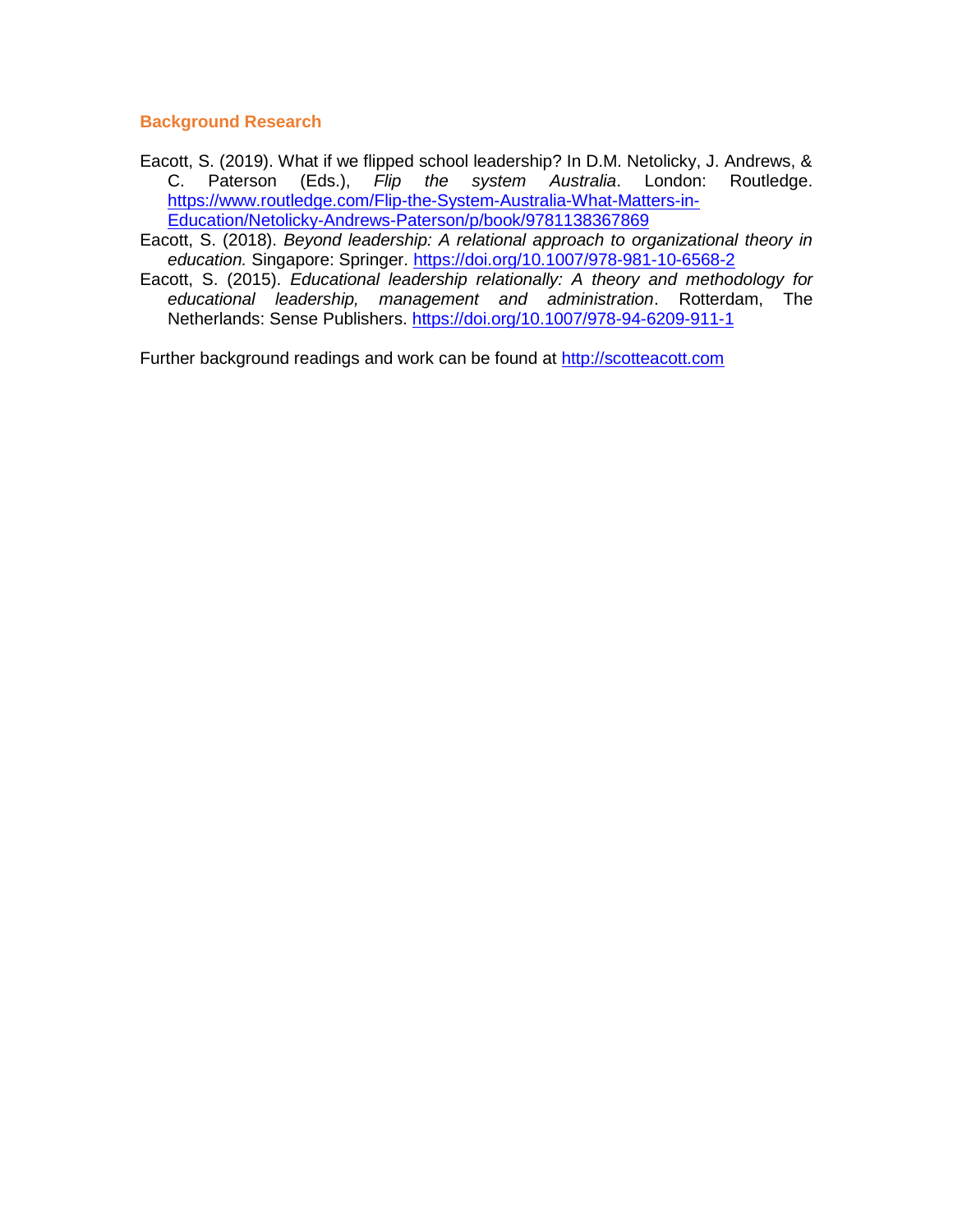**NOTES**